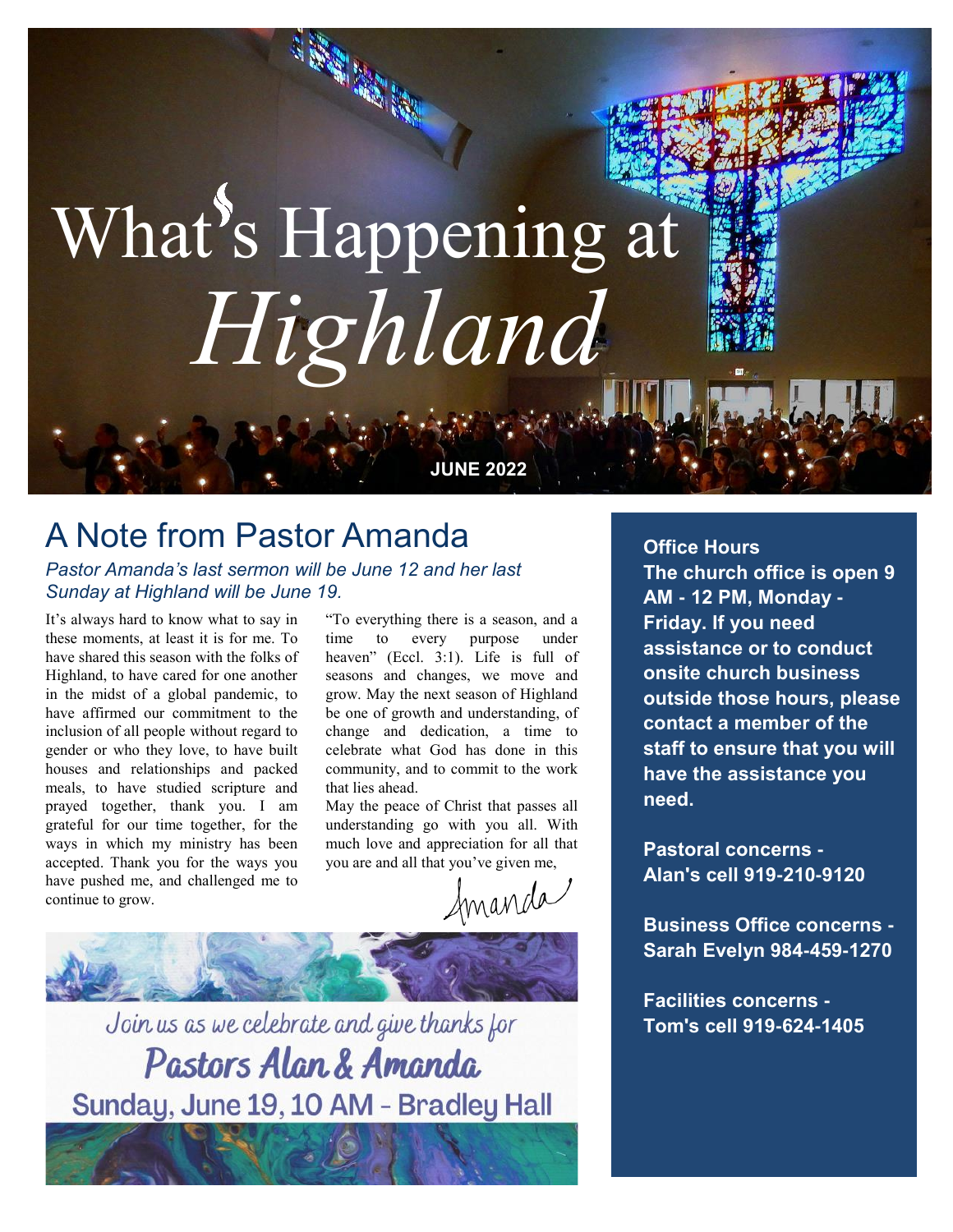### Celebrating Marcia

#### *Organist Marcia Nance retired after her last Sunday, June 15.*

Marcia Nance presented a wonderful organ recital, played a fantastic service of organ music, and received our many thanks and gratitude at a reception following the service. For Marcia's 44 years of service as Highland's organist, the whole Highland family gives thanks and glory to God!



*We celebrated the baptism of Hannah Faye White, daughter of London and Whitney White, on Sunday, May 8. Welcome Hannah!!*



#### Thank you, Jim! *Business Manager Jim Duke retires in June*

We want to express our gratitude to Jim Duke for his years of service as Highland's Business Manager. Jim looks forward to enjoying the perks of retirement, especially more time with his grandchildren. If you have had an opportunity to work with Jim during his time at Highland, please be sure to give him a call or send him a note of thanks.

We are also grateful for Sarah Evelyn Jarvis, who began last September and is preparing to step into Jim's role as Highland's Business Manager. She is wonderful to work with and happy to help Highland folks in any way that she can!



### Meet John Tyson

**We look forward to welcoming the Rev. Dr. John Tyson to Highland as our new pastor beginning in July. His first Sunday in worship will be July 10. Dr. Tyson is a fourth generation preacher from Chapel Hill and a graduate of Barton College with a B.A. in Religion. He then went on to get his Master of Divinity at Duke and a Ph.D. in Practical Theology from the University of Edinburgh, Scotland. His focus was on the preaching and teaching of John Wesley, the founder of Methodism. In 2017, he graduated from Duke with an M.B.A. and felt led to do this in order to become a more effective pastoral leader. He has served in churches throughout the state of North Carolina and also as a professor at Methodist University. He has various books published on topics of inclusion, conversion, and Church administration. He and his wife Elizabeth met in Edinburgh, Scotland as members of the same Ph.D program. Elizabeth is also a Methodist pastor in our Conference. They have five children between them. (John and Elizabeth are pictured below with their three younger children.)** 

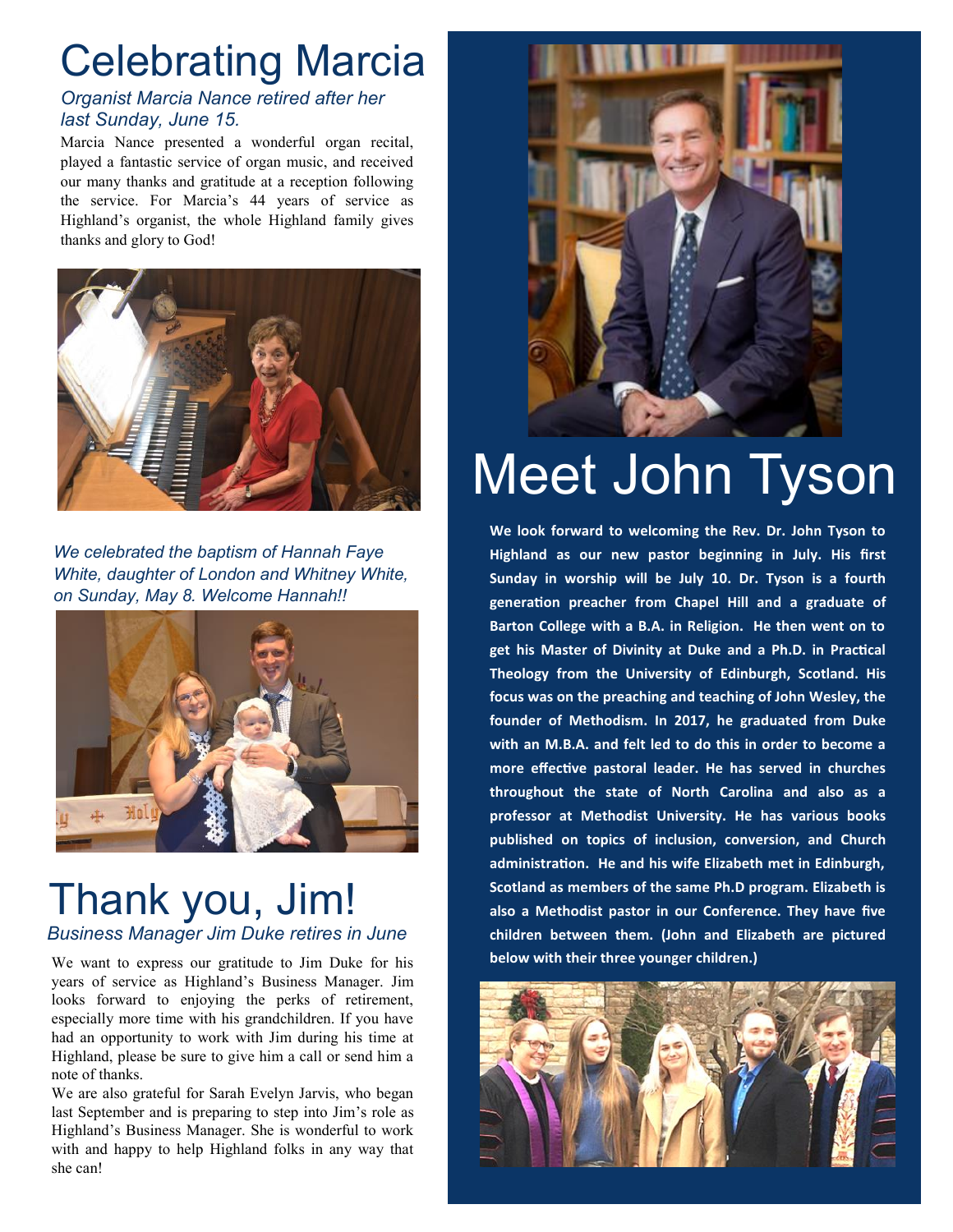### Pentecost Picnic

*Join the whole church family for an evening of food and fun on June 5.*

All are invited to join us on Sunday, June 5, 6 - 8 PM at Laurel Hills Park on Edwards Mill Road for an evening of food and fun for all ages. We've reserved the main picnic shelter and a multipurpose field for the evening's festivities. We'll begin at 6 PM with a hot dog supper; please bring a side dish or dessert to share. If you enjoy baking, consider

baking a cake for our Best Cake contest. (If you want to enter, please put your name on the bottom side of the cake plate for "blind" judging.) At 6:45 there will be a multi-generational kickball game. The evening will also include music and other activities for children and youth. It will be a great evening as a church family — don't miss it!



### VBS Prep Fest!

**Tuesday, June 21 9:00-12:00 Wednesday, June 22 9:00-2:00**

**Thursday, June 23 9:00--12:00** (Thursday hours will vary depending on remaining tasks.)

Prep-fest will be held in the Conference Room and all youth and adults are invited to join us. We will be cutting, pasting, painting, organizing. We will also be chatting, laughing and having a great time. Since childcare is not available during Prep-fest, we ask that our children wait until the following week to join our VBS adventure. No need to RSVP--just join us on Tuesday morning and bring a pair of scissors! Questions? Contact Amy Takahashi.

# **Sympathies**

We pray for those in our community who are grieving and particularly offer our sympathies to:

- Sharon Lee, her daughters Callie and Rebecca and family upon the death of husband, father, and beloved pastor Rev. Jim Lee on April 7.
- Lorraine Gergen, her daughters and family upon the death of husband and father Steve Gergen on April 27.
- Richard Cook, Kathryn Cook Reed, and their whole extended family as they mourn the loss of beloved mother Helen Cook on May 15.

#### **Graduate Sunday**

*Join us in worship on Sunday, June 12, as we celebrate our high school seniors as well as those who have recently completed college or graduate degrees.* 

### Remember in Prayer

**Cleveland Kingsberry, Dee Maronpot, Peggy Reaugh, Mark Adamson, O'Dell and Amy Massey, Jacob, Laura, Miles and Ellie McPherson, Keith Pendleton, Katherine and Lillian Robbins, Nang Dik Tuang, Bonnie Anderson, Lisa Anthony, Melva Armstrong (Amy Massey's cousin), Bill Babcock, Jason Christian Bayer, Brady Beck (son of Bev and Keith Beck), Debbie Beavers (friend of Harriet Mills), Paul Braun, Charles Cimerro, Archie Clark, James Cornell (Amy Massey's son), Dot Correll, Sharon Cox, Liz Deaton Crossley (Beth and George Deaton's daughter), Robert Combs (son-in-law of Doug and Susan Phelps), Ginny Davis, Beth Deaton, Amy Denson (Pam and Aaron Brothers' daughter), Phyllis and Alex Edwards, Joyce Faucette, Cleo Flowers (Kevin Flowers's mother), Bill George, Doug and Pat Hoffman, Glenda Johnson, Doris Kruger, Jeanine Lueke, Johanna Mann, Georgie McKenzie, Dennis McLain, Mary McLeod, Dot McGee, Patrick Moholt, Linda Moran, Brenda Murphy (Joyce Hicks's sister), Rob Parady (Tristan Parady's father), John Person, Carrie Ponder (Ruth Moore's mother), Billie Poole, Tammy and Greg Poole (friends of Chuck Stuber), Harriet Roland, Candi Scott, Jeanne Shorter, Frances Shutt, Jo Anne Swartz, Jonathan Taylor (Joanie Loftin's brother), Roz Thompson, Marge Walker, Mary Ward, Jane Webb, Preston, Conor and Sarah Mann Willcox. We pray for peace, we pray for wisdom for world leaders, and we pray for those impacted by war, as lifted up by John & Julia Shutt: the people of Ukraine, Natalia Mazur, Yuliya Sosina, Marina Baranova, Irina Merkulova, Olga and Vlad Timoshenko, Tatiana Grevtsova, Yuri and Irina Zabara, President Volodymyr Zelensky, and all their families.** 

**Please also remember in prayer those serving in our military: Christian Bugger, Robert Boone, Erich Dix, James Noneman, Matthew Bawden, Ryan Shorter, Margarita Shorter**